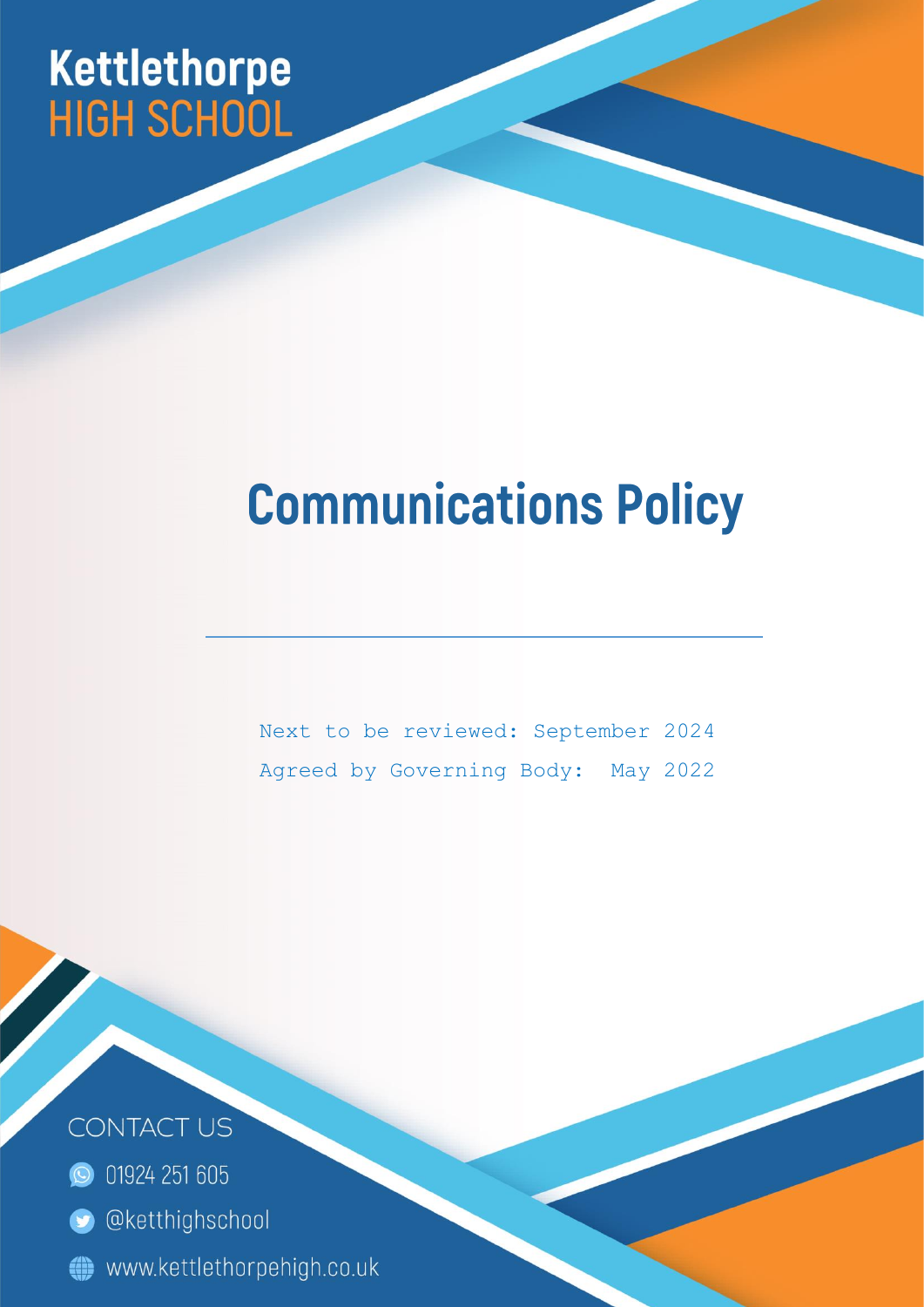# Contents

| Supporting Parents and Carers of Pupils with Special Educational Needs and Disabilities (SEND) 9 |
|--------------------------------------------------------------------------------------------------|
|                                                                                                  |
|                                                                                                  |
|                                                                                                  |
|                                                                                                  |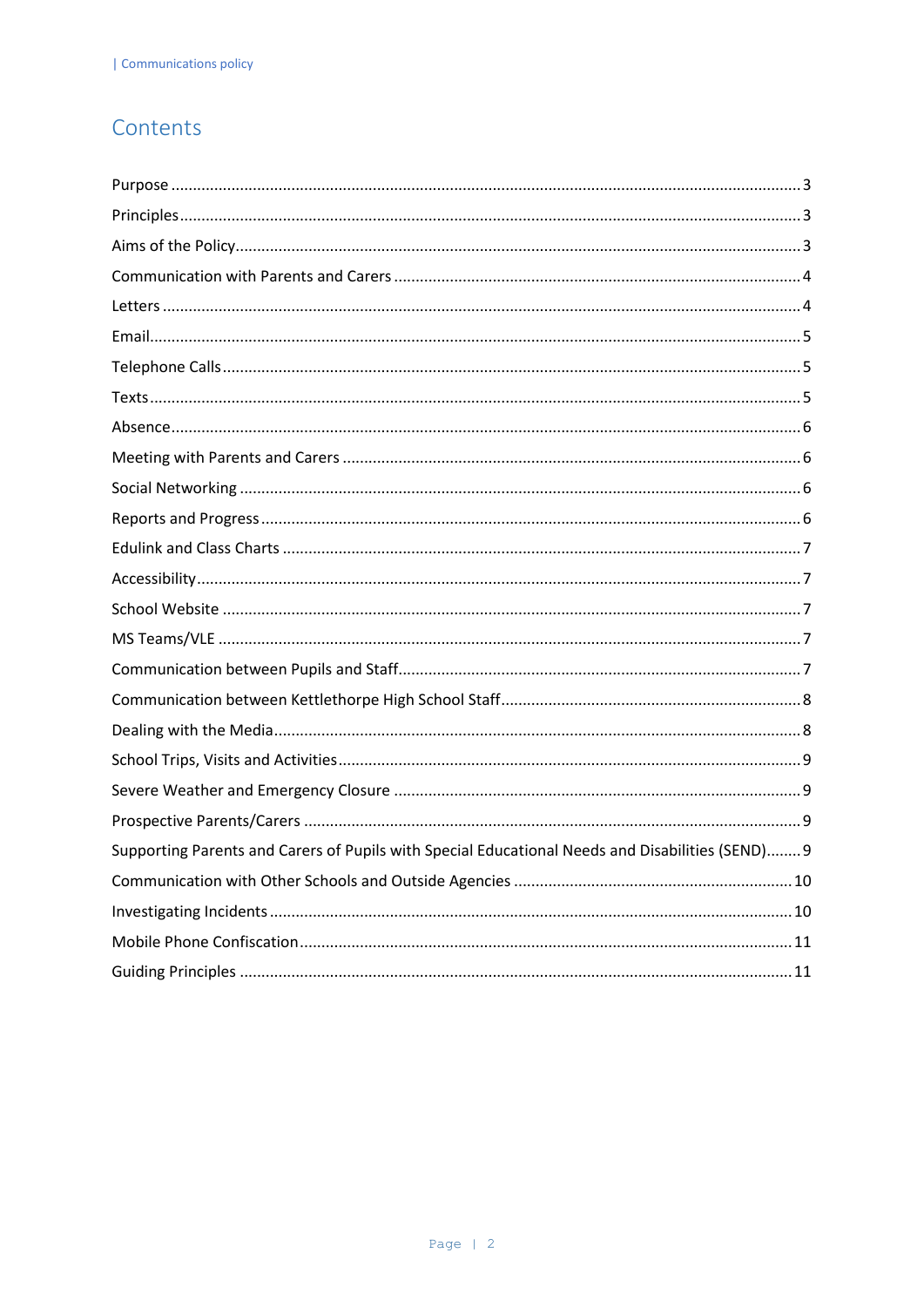#### <span id="page-2-0"></span>Purpose

To promote partnerships between the school, parents and carers, pupils and the wider community through efficient and effective communication.

All communication, from all parties, needs to be open, honest, respectful, ethical and professional. Communication also needs to be timely and effective.

# <span id="page-2-1"></span>Principles

The school uses a number of different methods to maintain effective communication with parent/carers, other schools, the wider community and outside agencies.

Communication on issues that affect the safety and well-being of a pupil will be treated as a priority. The school holds emergency contact details for all pupils and families are asked to notify the school immediately if contact information needs to be revised.

Staff will always seek to establish friendly relationships with parents/carers and they need to ensure relationships are professional and parents/carers will be addressed in a formal manner. Staff are to avoid developing close relationships with parents/carers. The use of a parent, carer or staff member's first name is not appropriate, therefore all communications will be to and from Mr, Mrs, Miss, Ms, Dr etc.

# <span id="page-2-2"></span>Aims of the Policy

To ensure effective communication and consultation takes place between the school, parents, carers, pupils and other stakeholders, and to ensure that there are robust processes to facilitate this.

Key stakeholders for the school are parents, carers and pupils.

Parents and carers have a role to play in their child's education. The school will make every effort to encourage and make arrangements for parents and carers to contribute to creating a shared view of their child's needs.

The school recognises that engaging and working with parents and carers is a vital key in providing their child with an excellent education. Parents and carers are offered opportunities throughout the year to convey what they expect from and think of school. The school wishes to involve as many parents and carers in their child's education as possible.

The school's aims include the following:

- To make the school as welcoming and inclusive as possible
- Signage will be clear, informative and positive
- All written and telephone enquiries will be dealt with promptly and parents and carers can expect an acknowledgement with 3 working school days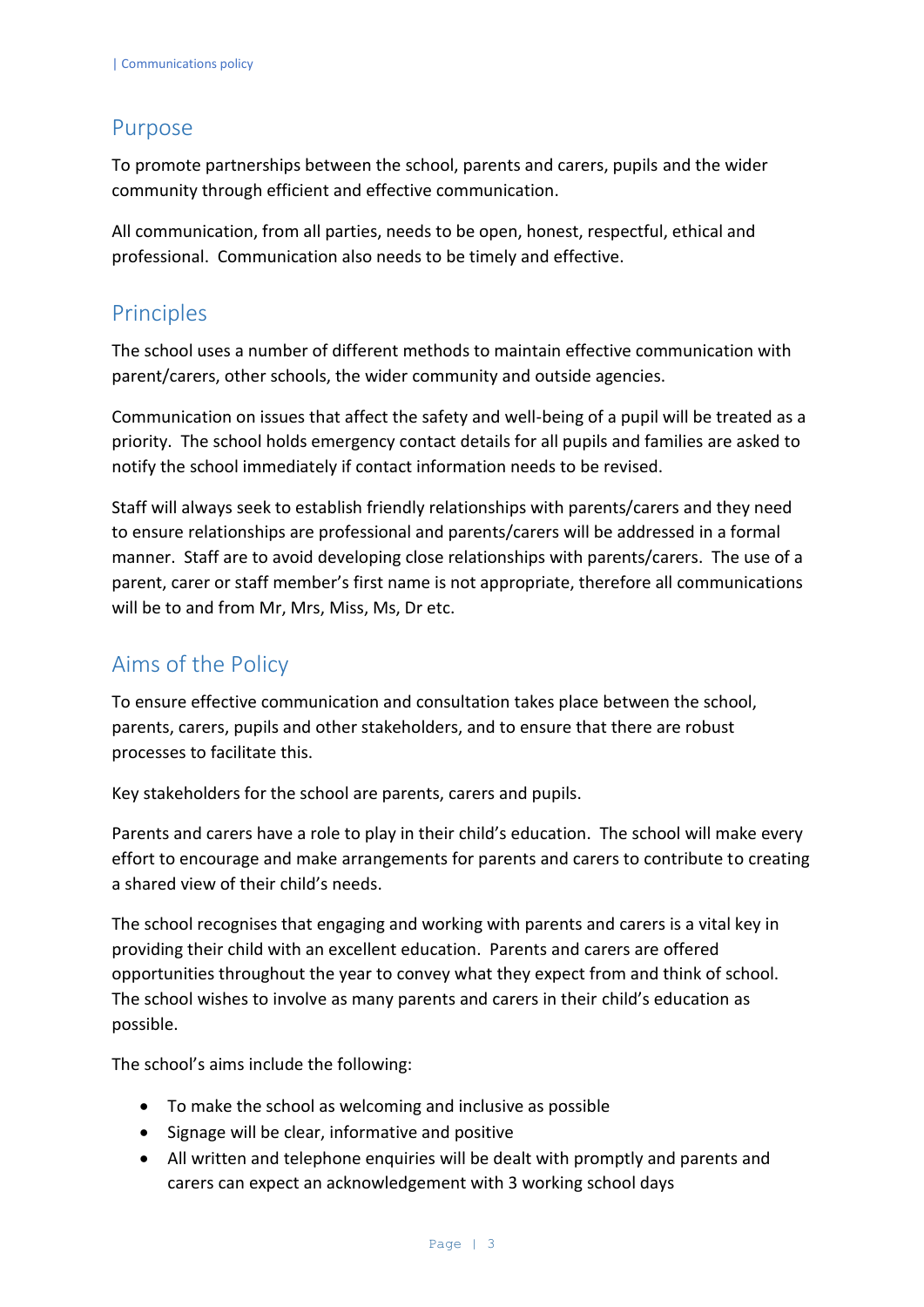- A variety of forms of communication with parents and carers, for example, telephone contact, email, post and text
- Parents and carers are contacted for positive as well as negative reasons
- Information is given to parents and carers on what pupils will be taught and tips for helping their child will be provided
- Parents and carers will be encouraged to help to support their child's learning at school and at home. Information will be provided in a timely way to enable this support to be effective.

#### <span id="page-3-0"></span>Communication with Parents and Carers

Parents and carers are best placed to contact their child's Form Tutor, Year Manager or Key Stage Leader in the first instance. These colleagues will have a good working knowledge of the child and are best placed to provide contextual support. Any communication that is sent through to the Headteacher or to [headteacher@kettlethorpe.wakefield.sch.uk](mailto:headteacher@kettlethorpe.wakefield.sch.uk) will be dealt with, in the first instance, by the Headteacher's PA. All correspondence will be acknowledged, within 3 working school days, and forwarded to the most appropriate school based colleague to deal with in the first instance.

#### <span id="page-3-1"></span>Letters

Staff will always reply to a letter from parents and carers as quickly as possible. A response to acknowledge receipt of a letter will be made by telephone, letter or email within 3 working school days and, if required, responded to within 10 working school days.

The school will keep copies of correspondence on the school's SIMS system and/or in individual pupil files.

Any letters of concern of complaint should be dealt with in accordance with the school's complaints policy and procedure: [https://kettlethorpehigh.co.uk/wp](https://kettlethorpehigh.co.uk/wp-content/uploads/2018/01/Complaints-procedure.pdf)[content/uploads/2018/01/Complaints-procedure.pdf](https://kettlethorpehigh.co.uk/wp-content/uploads/2018/01/Complaints-procedure.pdf)

Whole school information will be regularly communicated through the Headteacher's newsletters. These will be emailed to families and copies placed on the school's website. They will also be publicised on the school's Facebook and Twitter pages.

Parents and carers are encouraged to provide the school with a current email address for prompt and effective communication. However, if we are unable to obtain a current email address for any parent or carer, communications will be delivered home in hard copy by their child or sent by post.

The current salutations must be used when writing to or emailing parents/carers/partnerships. The use of a parent, carer or staff member's first name is not appropriate, therefore all communications will be to and from, Mr, Mrs, Miss, Ms, Dr etc. and sign off is always full name, Mr, Mrs, Miss, Ms, Dr teacher surname. Any relevant line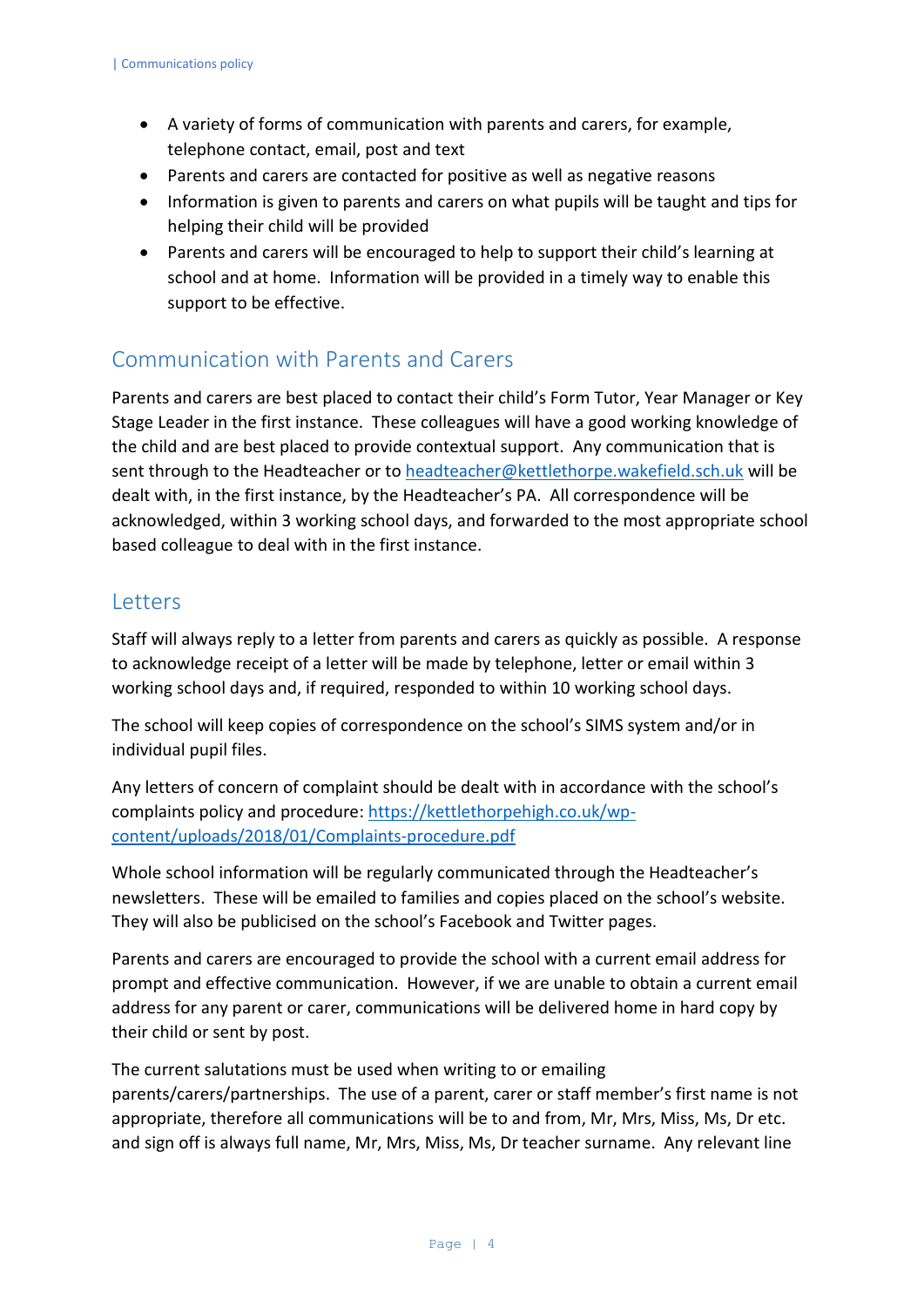manager, teacher, senior teacher, form tutor or support colleague must be copied into letters or emails.

#### <span id="page-4-0"></span>Email

Is a quick, effective way of communicating necessary information and is the school's preferred method of communication. Emails received, will be treated in the same way as letters: acknowledged within 3 working school days and, if required, responded to within 10 working school days.

Emails should be short and clear and the same care and consideration should be given as when sending a letter. Any items longer than a paragraph should be attached in word format as a report or letter.

Parents and carers may wish to contact the school via email for a general enquiry as an alternative to telephone or letter. The school email address is [headteacher@kettlethorpe.wakefield.sch.uk](mailto:headteacher@kettlethorpe.wakefield.sch.uk)

Under no circumstances should staff contact pupils or parents and carers using their own personal email address.

On occasion, to communicate important information, the school will both email and post out communications.

# <span id="page-4-1"></span>Telephone Calls

Effective telephone communication can sometimes be a problem in school, where teachers may be teaching full-time, running clubs or working with pupils at lunchtime or after school. Parents and carers may be frustrated if they feel that a message elicits no immediate reply, when in fact there has been no available opportunity for the member of staff to reach a telephone to return a call.

In a non-emergency, a return call will be made within 3 working school days, with any required follow up action from the request/query/problem being dealt with, if required, within 10 working school days. Staff will make a record of a telephone conversation with a parent/carer on the SIMS call log. Please note the school's telephone system records the time, length, date and telephone number of all calls in/out of school.

#### <span id="page-4-2"></span>Texts

The school will send out automated and bespoke text to parents and carers to promote events and communicate urgent news, for example, an emergency closure of the school. Members of staff will not respond by text to a text message from a parent/carer. Instead, any response should be done using an alternative means of communication such as email or telephone, if appropriate.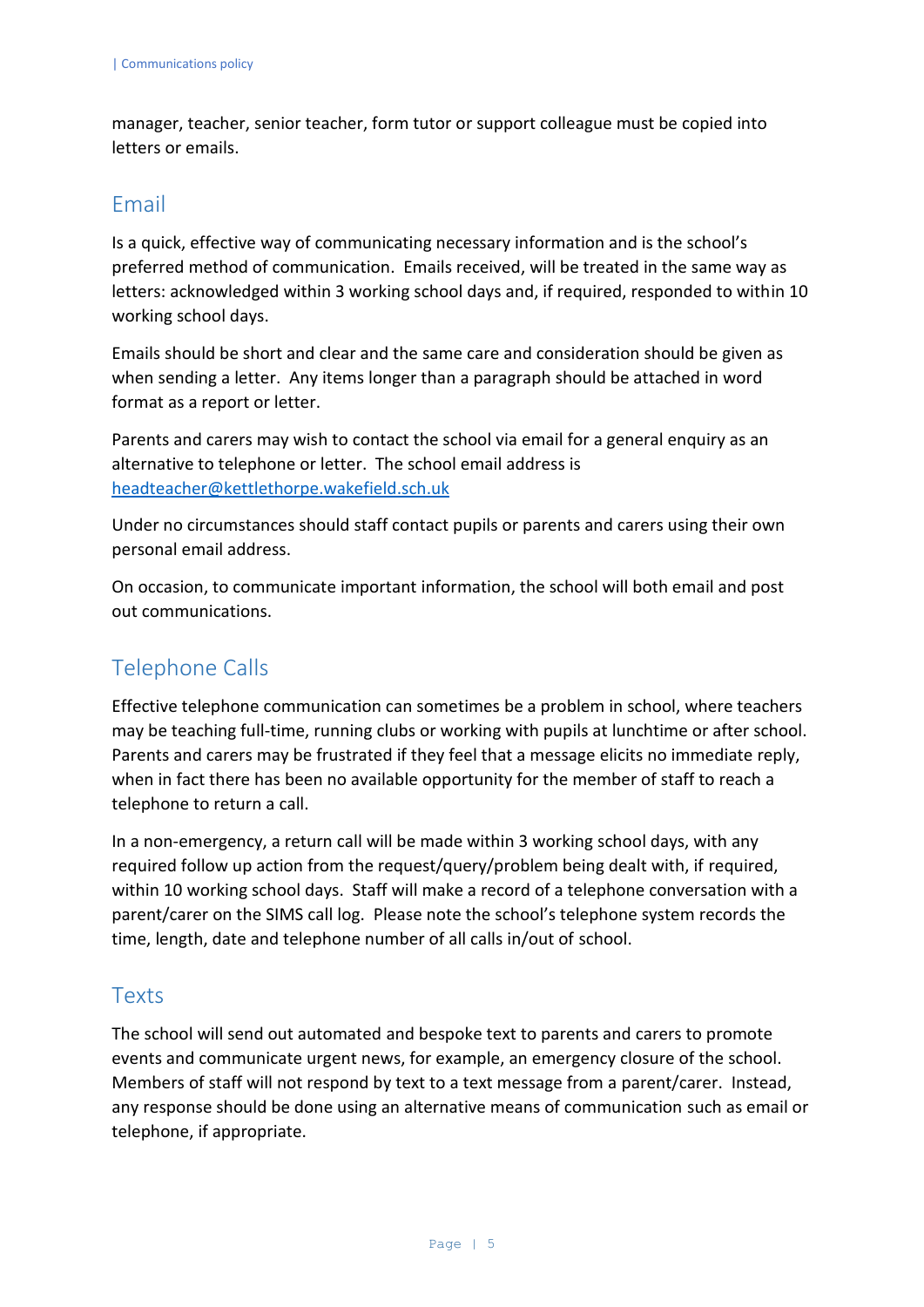#### <span id="page-5-0"></span>Absence

If a child is absent, parents and carers are asked to contact the school as soon as possible on the morning of the absence. Contact can also be made with the school's two attendance officers by use of the Edulink app or calling the school on 01924 251605

# <span id="page-5-1"></span>Meeting with Parents and Carers

Parents and carers wishing to meet a member of staff must contact the school to make an appointment. This request will be responded to within 3 working school days.

Parents and carers should report to the main school reception prior to meeting with a member of staff. Here they will be signed in and provided with a visitor pass.

Please note, the school is not a public access site and presence on site is at the school's invitation. Arriving unannounced and asking for an immediate appointment will not be possible.

The school has a meeting room in the main reception area. If parents and carers are involved in meetings in other conference rooms or offices, then they will be accompanied there by school based staff.

Staff should call a meeting to a close in the event of the parents or carers becoming angry or abusive. This should be reported immediately to a member of the Senior Leadership Team and/or the Headteacher's PA.

#### <span id="page-5-2"></span>Social Networking

The school has both a Twitter and Facebook account, which are used to provide updates to parents/carers and pupils who wish to subscribe to this. It is not compulsory to do so and therefore any key messages will be relayed through formal school communication.

The school will remove offensive or derogatory comments posted by parents/carers or pupils and will remove those involved form the circulation lists.

# <span id="page-5-3"></span>Reports and Progress

Parents and carers will receive progress reports throughout the academic year. They will also have an opportunity to meet their child's subject and form tutors at school consultation evenings. Reports will be emailed out and consultation appointments can be booked through the school's Edulink system.

Parents and carers should contact the school if issues arise about their child's progress or well-being. The first point of contact should be the child's form tutor and then the Year Manager.

The school welcomes the presence of any other adult a parent or carer wishes to invite to a school meeting for support, or to act as an interpreter.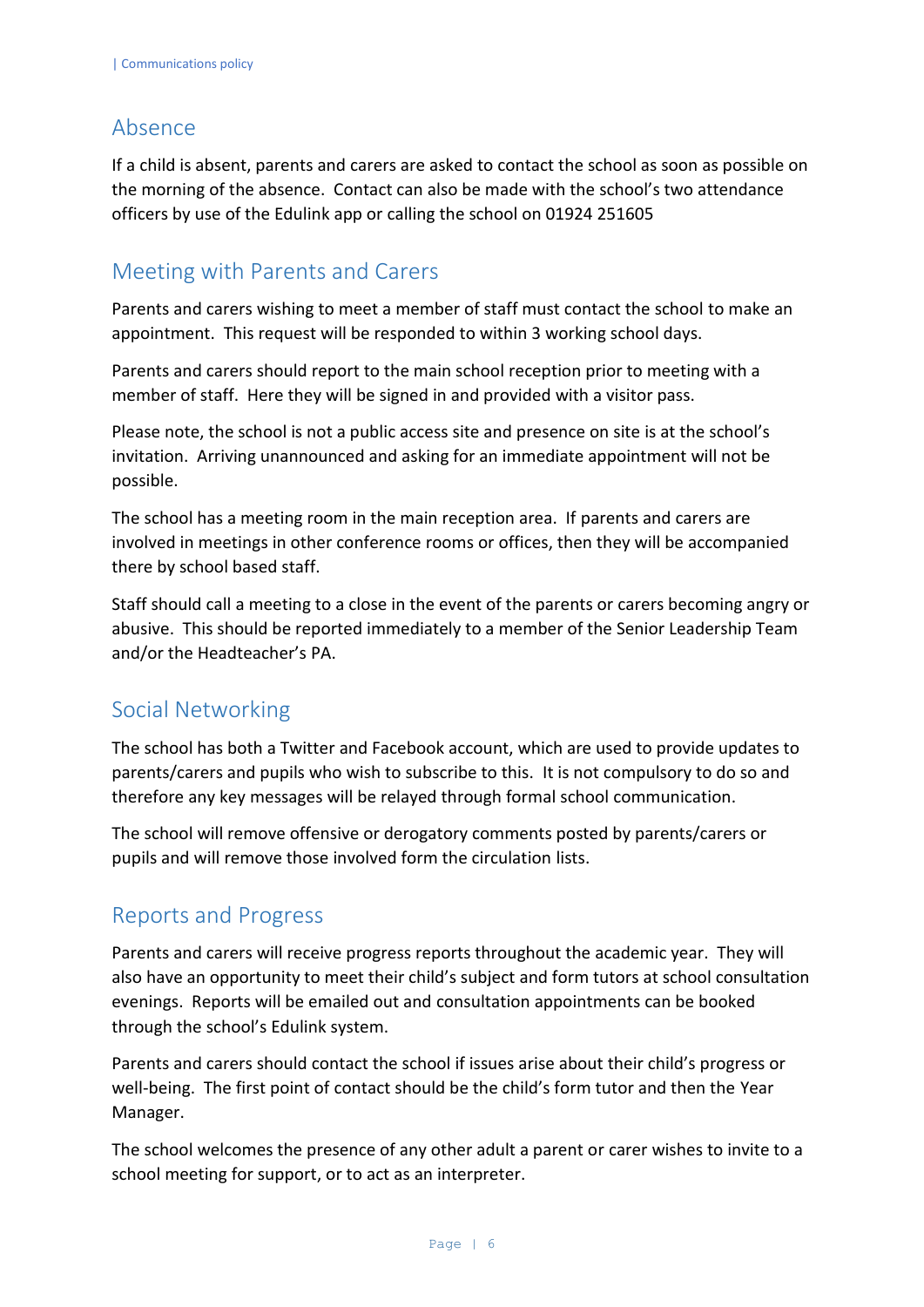On occasion, the school may choose to operate consultation evenings through 'remote' services such as MS teams or Edulink.

# <span id="page-6-0"></span>Edulink and Class Charts

These platforms are used by the school to provide parent/carer access to pupil behaviour logs and timetables. The school will use these platforms to facilitate meetings and to provide 'live' information and detail as these systems become embedded.

#### <span id="page-6-1"></span>Accessibility

The school will endeavour to make any reasonable adjustments that may be necessary to enable a parent or carer with a disability to participate fully in a meeting or receive and understand a communication. The font size used in letters will be size 11 or larger. Documents printed using a larger font or on coloured paper can usually be provide, and request should be made directly to [headteacher@kettlethorpe.wakefield.sch.uk](mailto:headteacher@kettlethorpe.wakefield.sch.uk)

If a translation of a document is required, in the first instance, parents should access google translate: [https://translate.google.co.uk/.](https://translate.google.co.uk/) Key school information can be translated. Please request this through [headteacher@kettlethorpe.wakefield.sch.uk](mailto:headteacher@kettlethorpe.wakefield.sch.uk)

# <span id="page-6-2"></span>School Website

This is regularly updated and details all school working policies alongside curriculum information, well-being advice and other statutory details. It is used to promote the school to a wider audience.

# <span id="page-6-3"></span>MS Teams/VLE

Pupils and staff will use both MS Teams and the VLE to support learning in and out of school, on occasion the school may hold virtual meetings with stakeholders.

# <span id="page-6-4"></span>Communication between Pupils and Staff

Two way communication between pupils and staff is an important aspect of school life. The school welcomes and encourages pupils to engage in conversation with all members of staff within the school. When communicating with a member of staff pupils should:

- Stand in front of the member of staff they are speaking with and make eye contact
- Address the member of staff using their formal name e.g. Mr Smith, never referring to a member of staff by their first name
- Be respectful, do not talk over, raise their voice or walk away before the conversation has ended.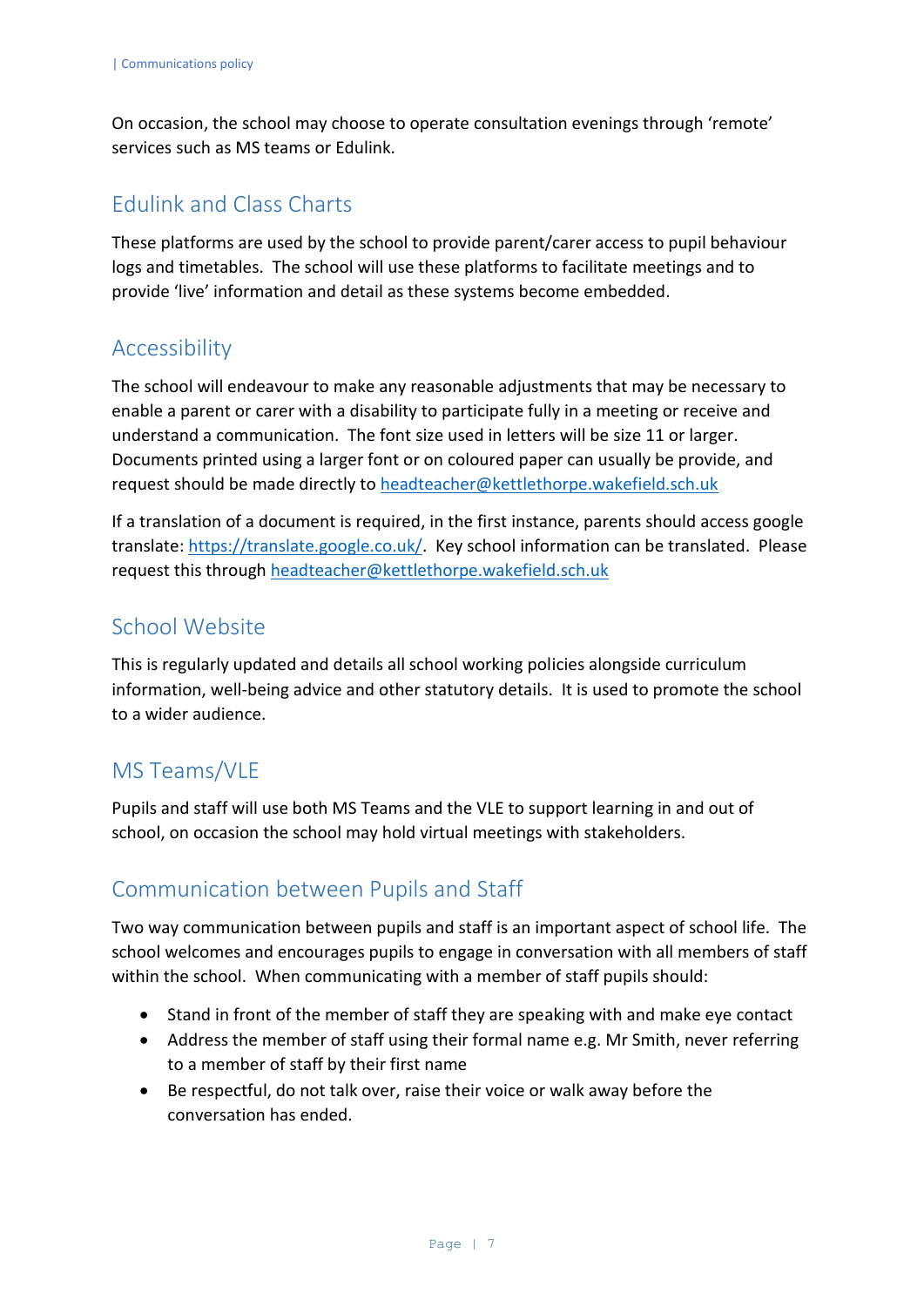When communicating with pupils, staff should use pupils' names and full names fo staff (Mr Surname and Ms/Miss/Mrs Surname) in front of pupils. Try to avoid generic terms of Sir and Miss to convey politeness.

Pupils may also email staff on their school accounts in relation to their learning. All pupils are taught email protocol:

- Complete the subject line
- Use Mr/Miss/Ms/Mrs and surname on salutation
- Use standard English
- Avoid abbreviations
- Sign off with thank you or kind regards.

Correspondence is to remain professional at all times. Staff are never permitted to use personal email accounts when communicating with pupils.

#### <span id="page-7-0"></span>Communication between Kettlethorpe High School Staff

Verbal: Staff are to use first names when communicating with each other, and full names (Mr/Dr/Mrs/Miss/Ms Surname) in front of pupils. Avoid generic terms of Sir and Miss to convey politeness.

Email: Consider whether an email is appropriate when face-to-face communication may be more conducive.

- Avoid exclusive email correspondence without requesting or organising a face-toface meeting
- Avoid send or reply all, unless necessary
- Line Managers are to be copied in
- Keep emails concise, use standard English and bullet points, if necessary
- Staff to check emails at least twice a day
- Use group emails as appropriate. A number have already been pre-populated
- Please note: Staff should not send emails between 1800hrs and 0700hrs, and never at weekends, unless it is a safeguarding concern. Staff can write emails and store in 'draft' format or arrange for automated release within the acceptable communication hours, as above.

Walkie-talkies are to be used by all staff 'on call' and by the Behaviour Support/Inclusion Team.

Agendas for meetings should be circulated, ideally, at least 5 days in advance. The minutes of meetings to be circulated to all relevant parties within two weeks of the meeting.

# <span id="page-7-1"></span>Dealing with the Media

If colleagues are asked to speak directly to the media, they are required to inform the Headteacher or the school's Human Resources Manager. This is to assist with liaison and to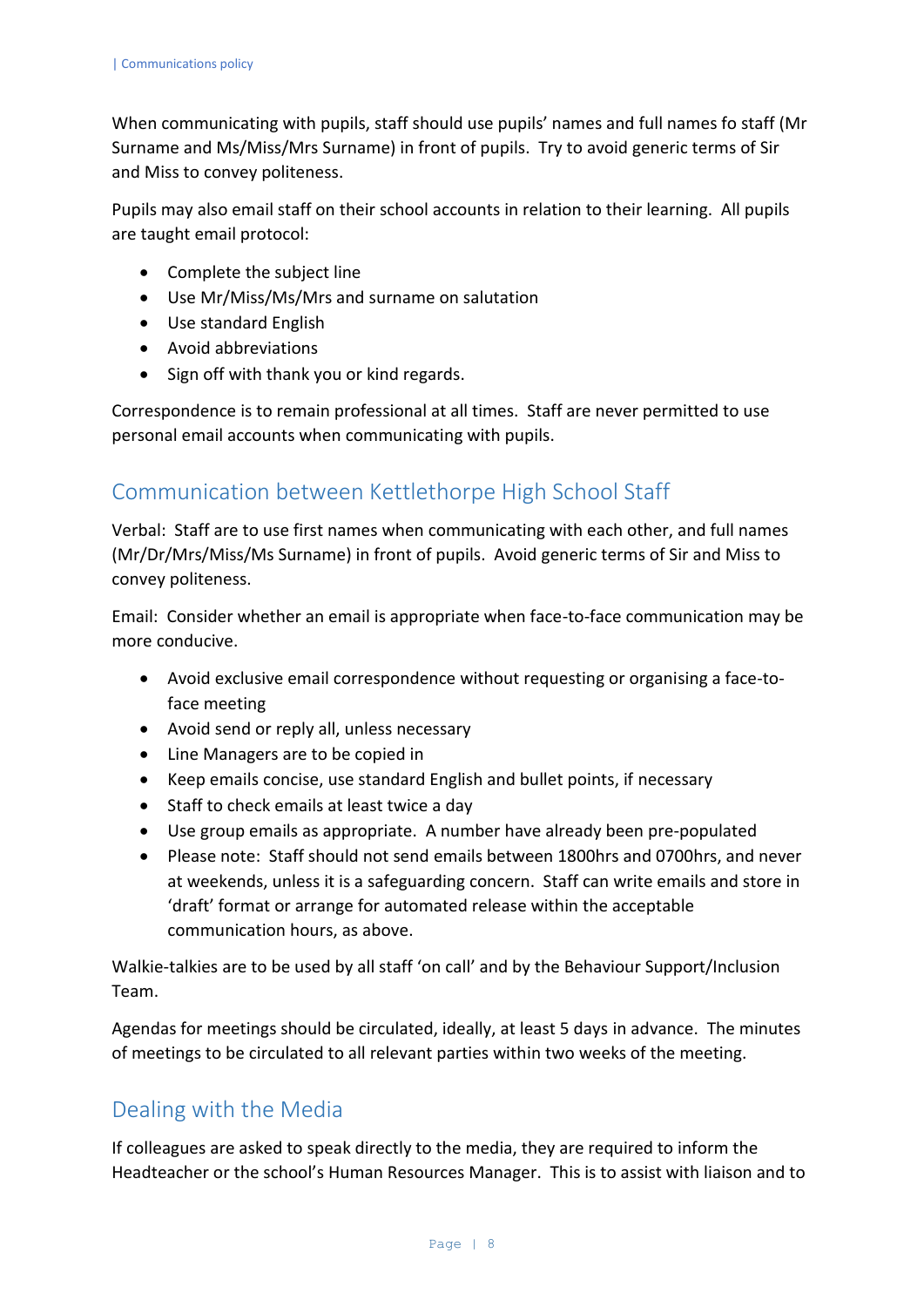ensure information is factual, concise and correct. The school has access to the Wakefield Local Authority team, who can word press releases on the school's behalf.

# <span id="page-8-0"></span>School Trips, Visits and Activities

The school will endeavour to publish all proposed trip, visits and activities on the school calendar at the start of each academic year. Parents and carers will be notified of trips by letter. Ideally, this will be within 6 weeks of any planned trip, visit or activity.

Occasionally, opportunities arise during the academic year to offer pupils additional trips, visits or activities that were not known or available when the school calendar was published. The school will look to provide adequate time to allow both school and families to plan for such events.

# <span id="page-8-1"></span>Severe Weather and Emergency Closure

In the event of emergency closure, communication will be made to parents and carers via text or email. Parents and carers will also be able to tune in to local radio, as well as check the school and Wakefield Council website for notifications. In addition, Facebook and Twitter will be used.

# <span id="page-8-2"></span>Prospective Parents/Carers

The school's prospectus is published on the school's website and hard copies are available by request from [headteacher@kettlethorpe.wakefield.sch.uk](mailto:headteacher@kettlethorpe.wakefield.sch.uk)

Prospective parents/carers and pupils are invited to an open evening at the end of September/early October of the year preceding their child's year of entry to the school. Pupil tours are offered and the school will provide a flavour of what it is like to be a pupil at Kettlethorpe High School.

An induction evening is held every July to which all families of pupils who have been offered a place are invited to attend.

The school is also able to provide 'tours' of the school at other times of the year. Please contact [headteacher@kettlethorpe.wakefield.sch.uk](mailto:headteacher@kettlethorpe.wakefield.sch.uk)

# <span id="page-8-3"></span>Supporting Parents and Carers of Pupils with Special Educational Needs and Disabilities (SEND)

The school recognises the importance of positive relationships with parents and carers of all pupils with additional needs. The SEND Code of Practice emphasises the importance of positive, supportive attitude to parents and carers and user-friendly information and procedures. All staff will make every effort to ensure effective communication with parents and carers.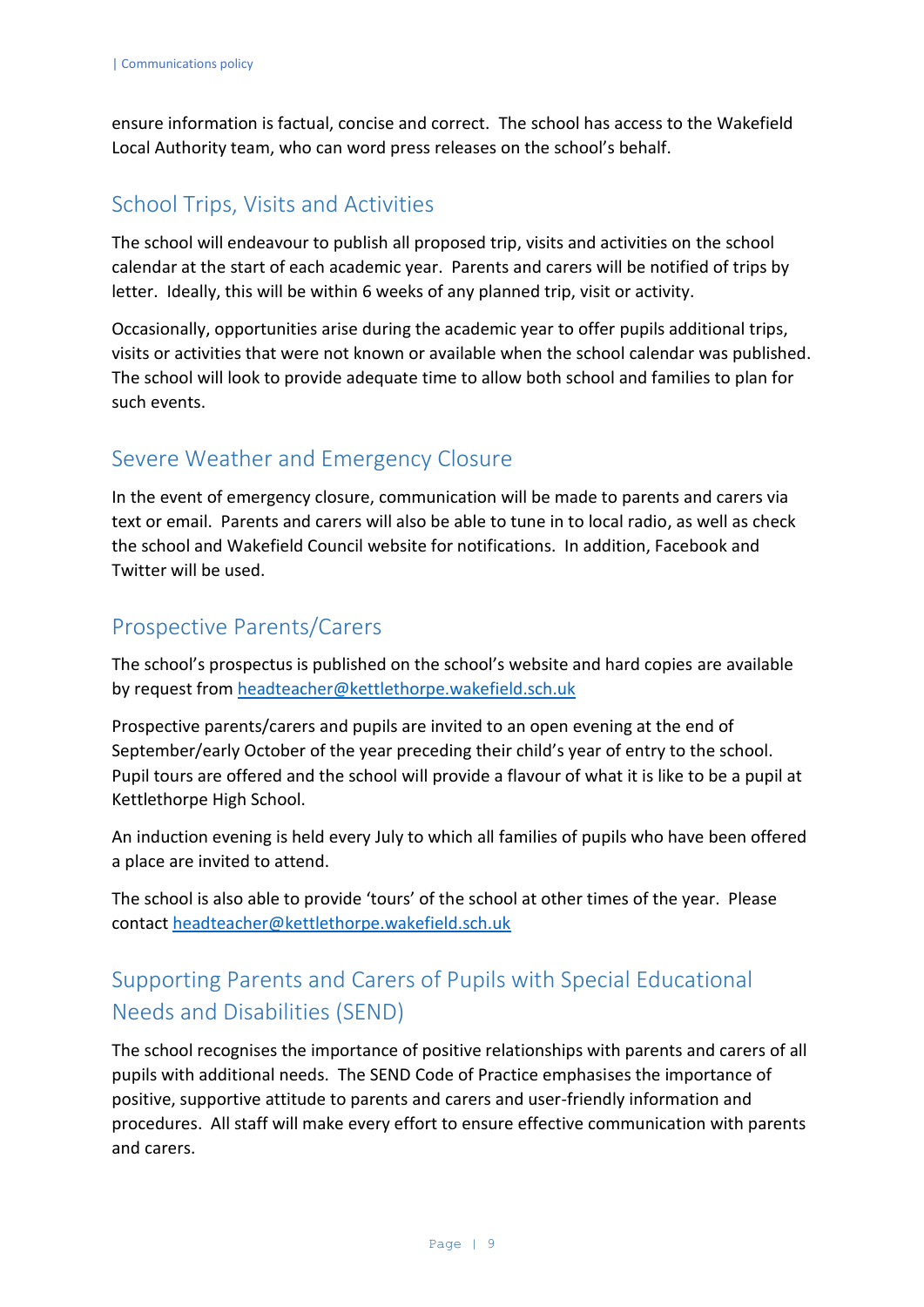All staff within the school are expected to help parents and carers understand how to contribute effectively to their child's education and will make every effort to ensure that parents and carers understand their rights and responsibilities. All relevant information will be provided in a way for all to understand and respond to.

When pupils who have special education needs are making less than the expected progress, or if they are experiencing behavioural difficulties, we would expect to meet with parents and carers more regularly. Parents and carers are encouraged to communicate immediately where they have a concern about their child's needs being met and should also refer to the school's website. Pupils with Education, Health and Care Plans (EHCP) will have an annual review each academic year.

# <span id="page-9-0"></span>Communication with Other Schools and Outside Agencies

Prior to pupils joining Year 7, pupils are visited in their primary schools to gain further information about them to help support their transition to Kettlethorpe High School. The school recognises that children have diverse needs, and where required we are supported by various agencies and groups of professionals including medical services. These include, speech and language therapy, occupational therapy and physiotherapy etc. In addition, the school uses educational psychologists, health professionals and specialists and various welfare focused services, such as educational welfare and the local authority children's services single point of access.

We recognise that children have a fundamental right to be protected from harm and that their protection is a shared responsibility. The school has to provide a safe and secure environment for all pupils.

The school holds information on all pupils in school and on occasion the school is required to pass some of this information to others for educational purposes. All personal data is held and processed in accordance with the General Data Protection Regulation (GDPR).

#### <span id="page-9-1"></span>Investigating Incidents

<span id="page-9-2"></span>When investigating an incident involving pupils, school members of staff will interview all pupils and ask them to, or assist them to, complete a written account. The school will only share any information that would identify any pupil in accordance with data protection regulations and legislation.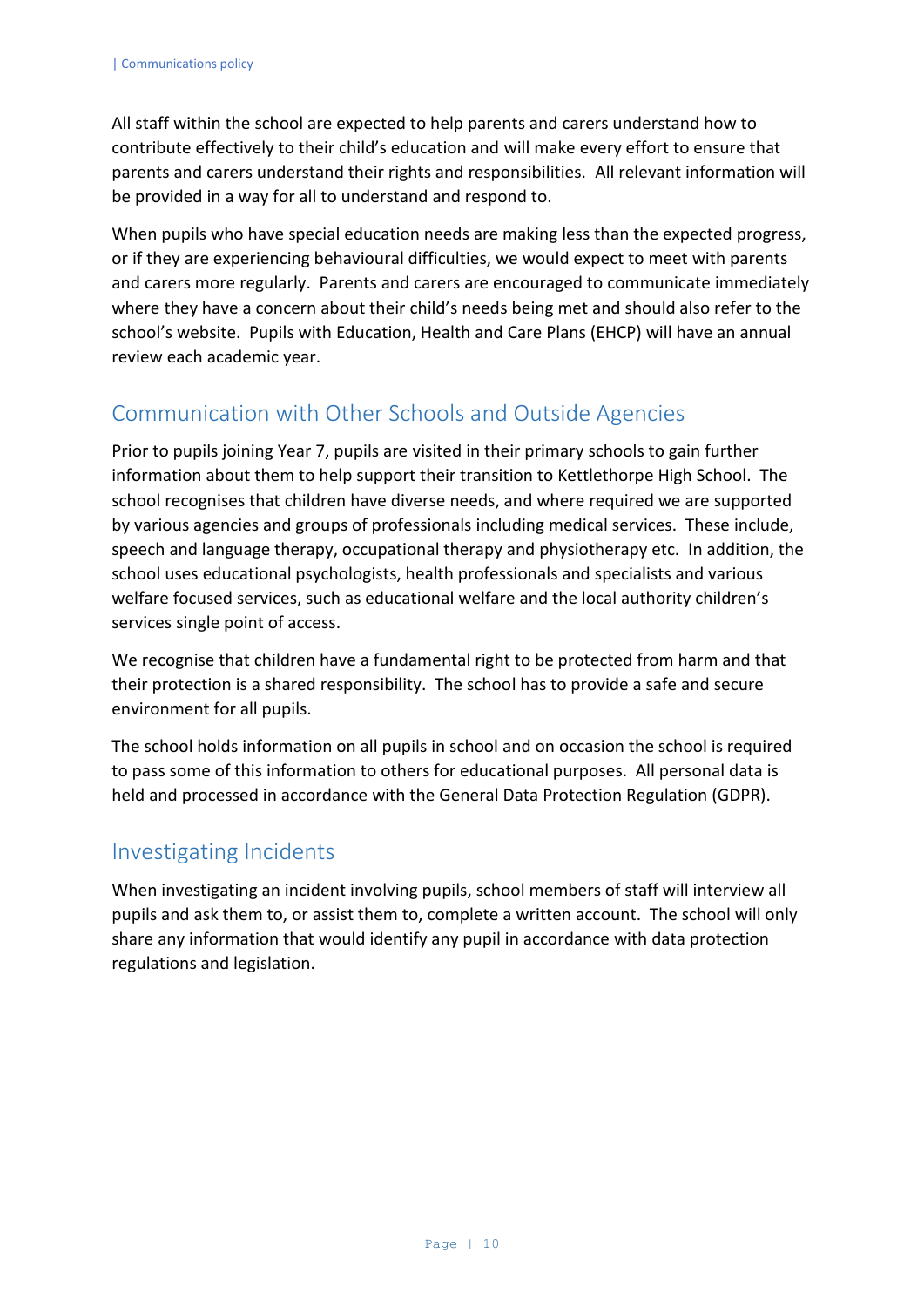# Mobile Phone Confiscation

Parents/carers will be informed of their child's mobile phone confiscation by text message. This will link to the school's mobile phone policy: [https://kettlethorpehigh.co.uk/wp](https://kettlethorpehigh.co.uk/wp-content/uploads/2021/06/Mobile-phone-policy.pdf)[content/uploads/2021/06/Mobile-phone-policy.pdf.](https://kettlethorpehigh.co.uk/wp-content/uploads/2021/06/Mobile-phone-policy.pdf)

Mobile phones can only be collected between 3.05pm and 4.30pm, Monday to Thursday and 3.05pm to 4.00pm on a Friday, the next school working day. Mobile phones confiscated on a Friday cannot be collected until the following Monday. Staff in school will not be available to meet with, or respond to telephone calls/emails until the mobile phone is collected.

# <span id="page-10-0"></span>Guiding Principles

The school will not tolerate or accept communication with any stakeholder that is rude, derogatory or offensive in nature or tone. If the school is required to deal with such behaviours, then senior staff and/or a governor will write to inform those involved that the behaviours witnessed are not acceptable and must cease.

Failure to comply could lead to stakeholders having their communication stored or filed without receipt or reply. The school may also use legal channels and/or the school's school based police officer as required. The school does reserve the right to ban and/or remove stakeholders from the school site.

Please contact the school if you do not receive a reply and/or acknowledgement to your communication. This may be because staff are absent from school or the correspondence has been misdirected.

If you require a meeting and/or want the school to specifically comment or provide feedback, do please make this clear in your communication. Otherwise, the school will acknowledge your communication only.